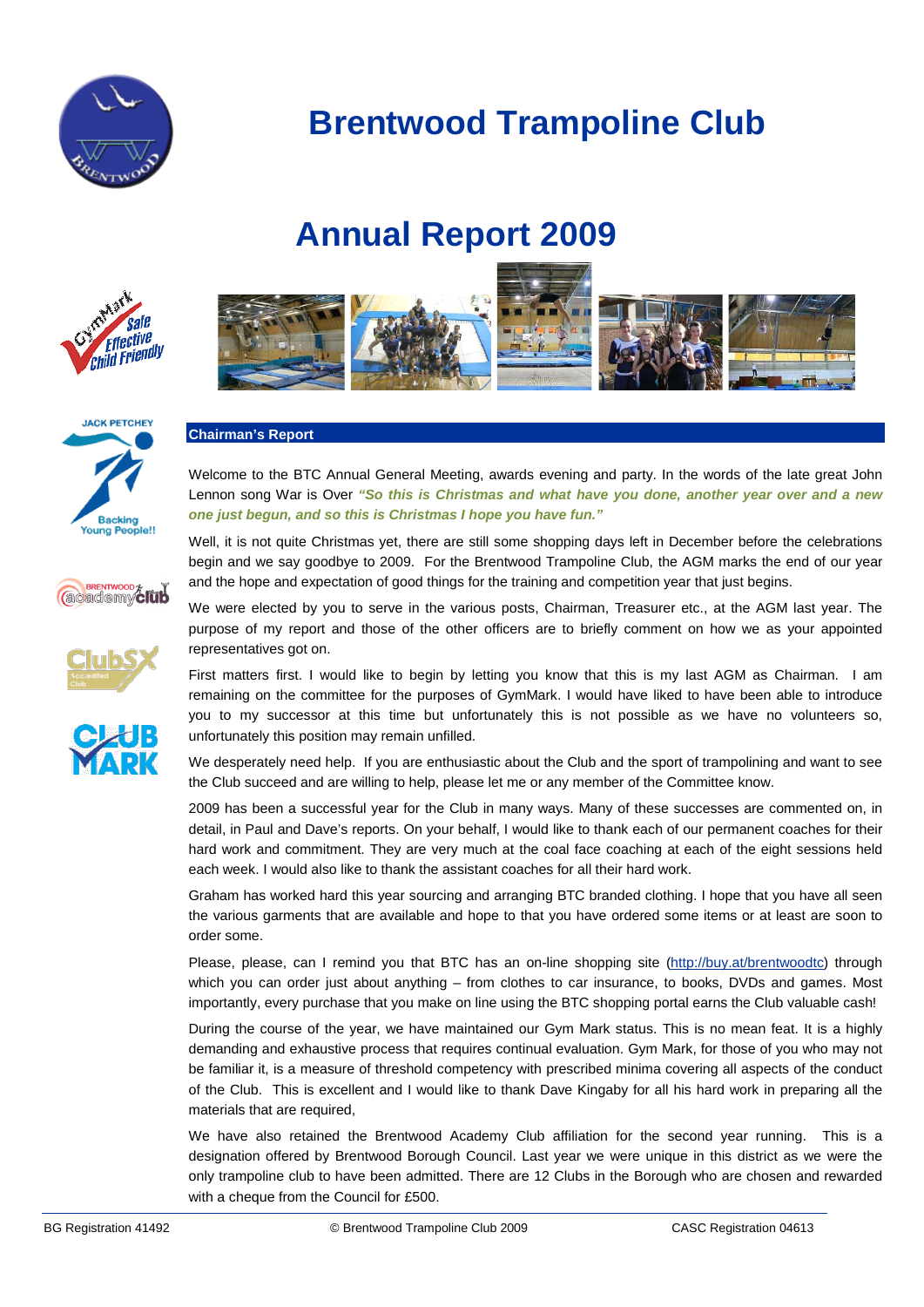

We are proud that, as in previous years, the Club has been admitted to the Jack Petchey Achievement Award Scheme. This scheme and our participation in it is intended to recognise the efforts and achievements of the Club's members. Each month members are asked to nominate another member (aged between 11-25) who has exemplified, for them, the characteristics of somebody who, to quote the scheme's booklet, *"does not need*  to be the cleverest, the fastest or the best looking! But they need to be exceptionally hard working or have done *something really positive for other people"*.

The winners for 2009 are:

- Rebecca Martin (January)
- Georgie Harris (February)
- Kallum Sherlock (March)
- Charlotte Webb (April)
- Victoria Webb (May)
- Fiona Humphries (June)
- Annalie Collins (September)
- TBA (October)
- TBA (November)



They were nominated for a variety of reasons and I would encourage you to look on the website for more details [\(http://www.brentwoodtc.org/jack\\_petchey.htm\)](http://www.brentwoodtc.org/jack_petchey.htm). You may have noted that there were no winners in July and August. The JP foundation now offers just 9 awards of £200 rather than 12 awards of £300 each. If you don't do this already, I would encourage you to encourage your children to nominate a fellow member. Not only is it a very good reflection of good team spirit, it is also a useful source of funds for the Club.

We run this Club like a small business. We have regular outgoings and incomings. We hope that one of these numbers is regularly larger than the other although, of course, timing of the ins and outs sometimes means that they are not. Do the numbers add up? I m pleased to say that for the past year, Tracy Osman has been Treasurer and her report, with the detailed breakdown, is available for your review. NB. There is a comment on fees in the Treasurer's report.

I would like to thank Olive, our competitions secretary and judge and the person who organises and judges at our events. The competitions we hold here are held in very high regard within the region. I would also like to take this opportunity to thank every parent who comes to help lend a hand at competitions; thank you for your hard work.

I would like to thank Andrea for the hard work she puts into her role as membership secretary. She sends the bills out, chases (ever so nicely) the laggards and field's calls from mothers wanting their children to join the Club.

I would also like to welcome Viki Bartkowiak to the committee. Viki offered to help and her offer was gratefully received. Viki is training to be a welfare officer.

I would also like to thank Dave for his hard work as publicity and welfare officer. I hope that you do look at the website that Dave has designed. It is extremely good and contains a lot of interesting information. Recently Dave was involved in a programme on Ted Blake the father of Trampolining who lived here in Brentwood. You will, like me, find the information on Ted on the website fascinating.

Again, on your behalf, I would like to thank all the committee members for their hard work and commitment.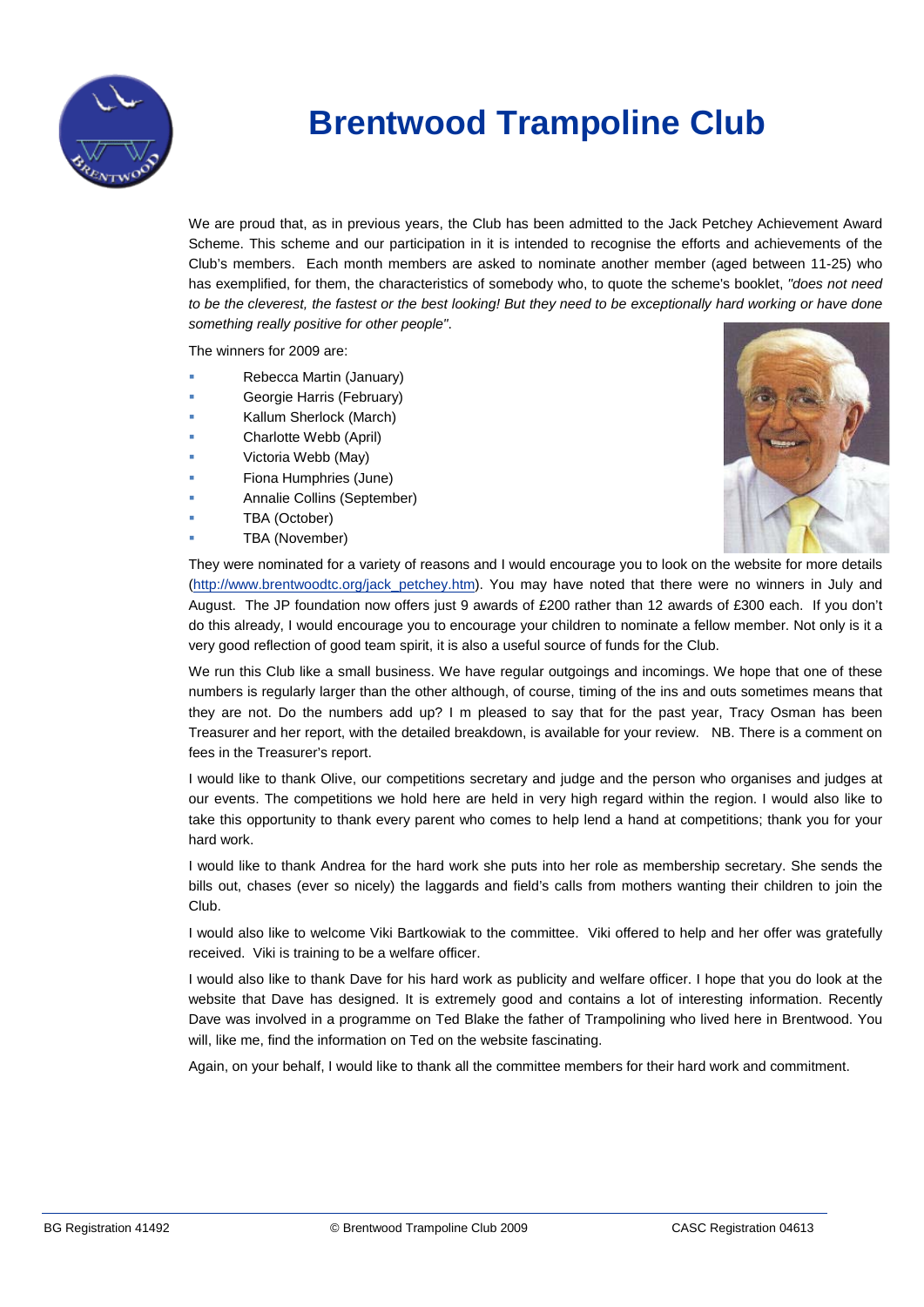

The cancellation of the Ipswich Open allowed BTC to host an open competition to raise funds for the Georgia Cordery Teenage Cancer Appeal. There were over 200 entries and we were able to raise over £1000. On the 16th July, Georgia was able to visit the Club and was delighted to receive a cheque for £1087.87.

Some times, unfortunately, accidents do happen. Trampolining is a dangerous sport which is why we have such stringent safety rules and procedures. I am sorry to say that just over three years ago an adult sustained an accident during one of the sessions. She has appointed a no-win no-fee personal injury legal firm who are pursuing



an action against the Club's insurers for as yet unspecified compensation. Having sight of all the relevant facts surrounding the injury, the Club's Insurers have decided to defend this claim. At present, it looks as if the matter might go to court although hopefully cool heads will prevail once the plaintiff's lawyers have seen details of the defence. All very exciting! I am happy to speak off-line later to anyone who is interested in more detail of this matter.

One other matter of interest, before I conclude, is the possible relationship with Recoil. You may well know from reading the Brentwood Gazette that there are plans to have dedicated trampoline facility at the Brentwood Centre. Whilst the goal is not a new one, this facility having been discussed for several years, it would appear to be much more realistic with funding likely to be gained. It is likely that BTC members will have the opportunity to use this facility. I stress that this does not mean that we will be leaving the Courage Hall but there are important benefits that will arise from having access to a second venue. More details on this will be forthcoming in due course. If you want more details then nab Paul, Dave or Graham after the AGM and they will be able to fill you in with the details.

As I said at the beginning, there are a number of committee positions unfilled. All the members of the committee are just like everyone else in this room this evening. We have children who enjoy trampolining or are committed to coach children who like trampolining. We desperately need people who are willing to make a difference. Please speak to any of the coaches if you would like to know how your contribution can make a big difference.

Finally as John Lennon sang "I hope you have fun", this evening and during the next year! Happy New BTC year!

Steven Nicholls –  $28<sup>th</sup>$  November 2009

#### **Treasurer's Report**

Please refer to the accounts for the year to 31st October 2009 at the end of this report.

The accounts record a balance of £11,991.70 comprising balances on both the current account (£7,187.18) and the reserve account (£4,804.61). To some extent this is a quirk of timing as the expenses due for November are included in this figure and so the true balance is several thousand pounds below this figure. These figures compare, favourably, with the position at the start of the year which was £9,367.23 comprising £5,470.10 and £3,897.04 in the current and reserve accounts respectively.

In reviewing these accounts, two important facts encourage me, the first is that the balance is positive and the second is that there isn't much of a balance. The Club is not a money making enterprise. If we were, then fees would be a lot higher. To the extent that that we have a positive balance then this is a small cushion against the unexpected.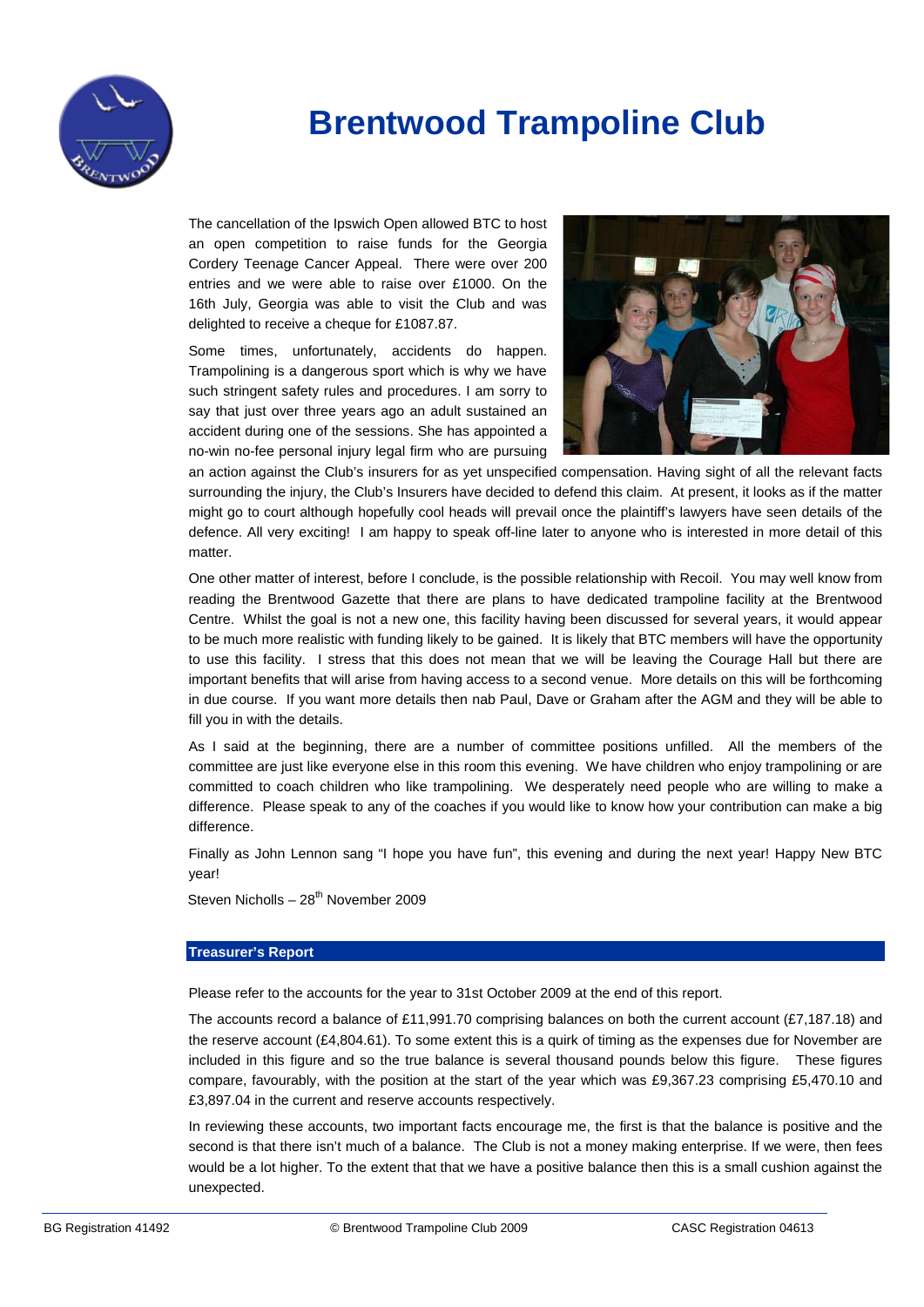

The audited accounts show £1,800.00 from the Jack Petchey Fund, which is not really income as there are specific limits on what this money can be spent on. These balances are held in the reserve account.

On the matter of fees, we anticipate that there will need to be an increase on fees next year. Although the balance is positive, the facilities that we use are excellent but very expensive. In this last financial year (to 31st October 2009) we paid rent of just under £14,000 and coaching fees of just under £28,000. Whilst we have no plans to raise Coaching fees we do know that the Brentwood School Enterprises who manage the facilities on behalf of the School will almost certainly increase the rental costs once again. Whilst the increase in 2009 was absorbed, any further increase will probably mean that we will need to revisit this.

Please take a look at these accounts. Full detail description of all income and expenditures are shown. If you have any questions then don't hesitate to ask me or Tracy Osman.

Steven Nicholls, Chairman / Tracy Osman, Treasurer - 28<sup>th</sup> November 2009.

#### **Coaching Report**

Reflecting back to the aims and objectives we set a year ago, its worthwhile looking at our position now.

The restructuring of the National and Regional competition structure has required coaches and trampolinists to broaden their skill base in order to meet the criteria of the new system, I am happy to announce that it's been another successful year. At Regional level, again we show high percentages in terms of podium and qualifying places, although our entries generally appear slightly less than last year.

Congratulations to Victoria Webb, Kensie Sherlock, Jamie Perry, Emma Martin, Abbie Goldsmith, Lauren

Merchant, Charlotte Webb, Hannah McCann, Stephen Page and Daniel Frost, all gaining a qualifying result during the season.

Undoubtedly, qualifying is a little tougher under the new system which reflects the methodology the system is trying to implement through the Long Term Athlete Development process. The reasoning behind this is to develop talent using specific target goals in logical learning modules which, over time, produce the building block structure sympathetic to the personal development of the individual over their training lives.

Our National competitors have also returned with good results, with everyone qualifying to the National Finals held at the NIA in Birmingham in July. With some shaky times during the season, it was gratifying to see Stephen Page returning with the 4th place trophy in a very competitive field, and likewise with Hannah McCann retaining her National title, again in a very strong line up.



Alongside this, our young coaches have developed their skills over this last year since qualifying. Whilst we are comfortable right now,

we need to bear in mind the natural wastage when we lose coaches who are embarking on their University careers. Replacing these may prove difficult in the future unless we can encourage more people in to the world of coaching. Judging is also an important aspect which is often never recognised. Our competitors' entries into the competition system is dependent on the officials we have trained and qualified, and their willingness to give their time freely. Any parent expressing an interest in this area should contact Dave or myself.

We continue with our coaching involvement with local schools, which obviously offer opportunities for youngsters to receive expert guidance. The club benefits when new members are recruited from this contact.

We also share coaching opportunities with another local club by offering one of their young coaches the chance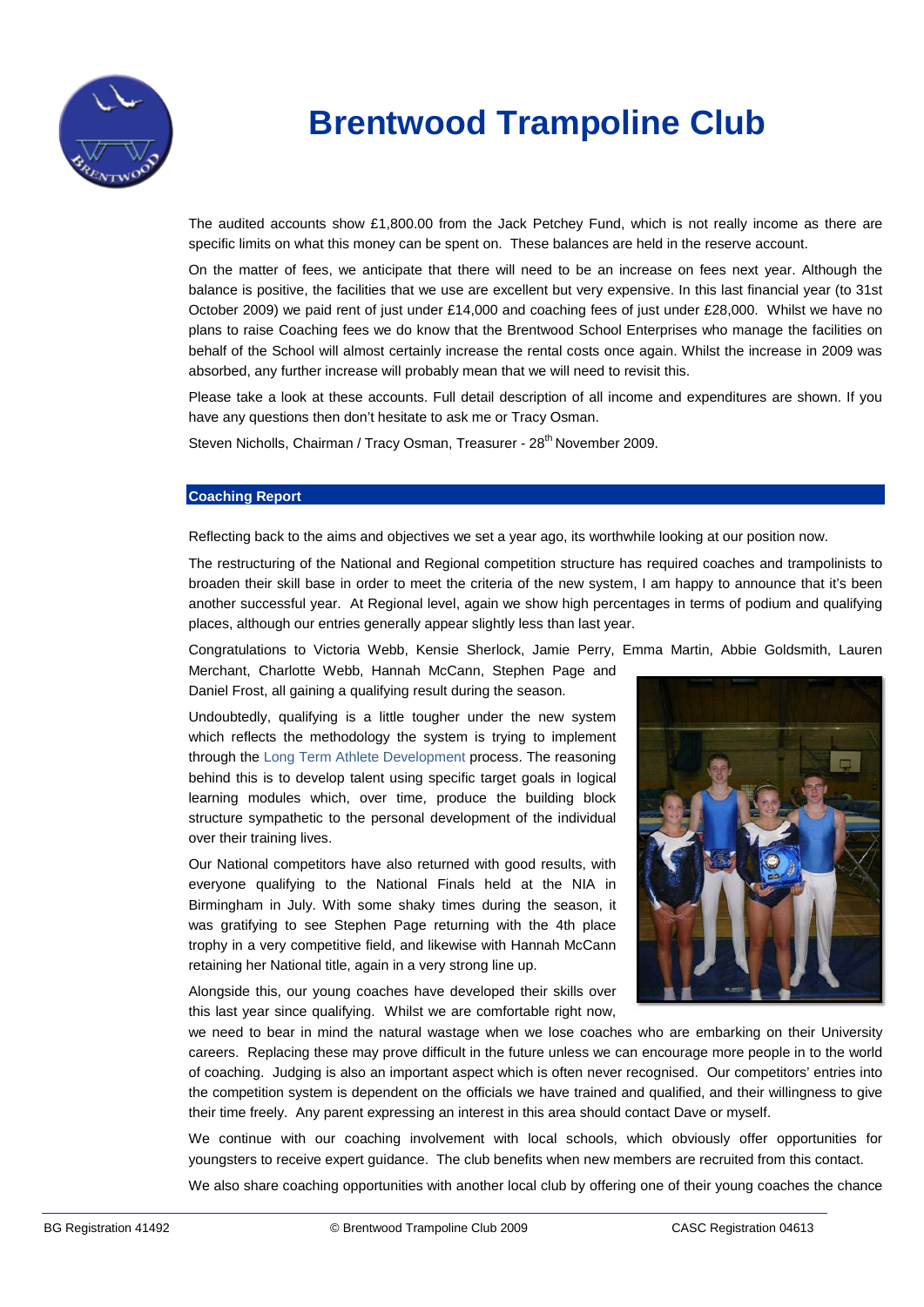

to work with our performers and coaches. This is a unique opportunity to build relationships and bring the sport closer within the community, this local bridge-building, and the continuing pursuit for excellence remain our goals for the coming season.

We look forward once again to the new season, kicking off in January with the first Regional Grading competition hosted by ourselves. The National competitors' season also starts earlier this year, beginning in early February, which means preparation must begin now so they are prepared in time.

Paul Kitchen –  $27<sup>th</sup>$  November 2009

#### **Public Relations Report**

Our PR focus is delivered on the following fronts:

- Generating media interest,
- Maintaining an attractive web presence,
- Placing reports online for news and members' benefit, and
- Building relationships with funding and other bodies.

#### **Media**

The past two years have seen a steep decline in the local Gazette newspaper's representation of 'other sports', focusing more strongly on the high profile sports since the old Sports Editor's retirement. Only two reports issued made it into print, one about Scott Gregory representing GB in the Australian Youth Olympic Festival and the other reporting on the donation we made to the Georgia Cordery Teenage Cancer Appeal. We have, however, had another good year with the Broadcast Media having provided a live interview on Phoenix fm radio and also having worked closely with the BBC's '*Flog It!*' Team culminating in half a day filming at Brentwood School during the recent half-



term for a 10-minute insert to be broadcast nationally on BBC2 in 2010.

### **Web**

A strong focus in the early part of the year was in refreshing what had become a tired-looking (although still popular) website. Our new site was launched in April and has proven popular with a like-for-like increase of around 30% in visits giving around 75 visitors per day on average. The 'top-ten' pages visited are:

- 1. Home page [http://www.brentwoodtc.org](http://www.brentwoodtc.org/)
- 2. Basic skills [http://www.brentwoodtc.org/basic\\_skills.htm](http://www.brentwoodtc.org/basic_skills.htm)
- 3. Competitions [http://www.brentwoodtc.org/comps\\_this\\_year.htm](http://www.brentwoodtc.org/comps_this_year.htm)
- 4. Health benefits [http://www.brentwoodtc.org/health\\_benefits.htm](http://www.brentwoodtc.org/health_benefits.htm)
- 5. Jack Kelly's articles [http://www.brentwoodtc.org/back\\_to\\_basics.htm](http://www.brentwoodtc.org/back_to_basics.htm)
- 6. All about trampolining <http://www.brentwoodtc.org/trampolining.htm>
- 7. Routines [http://www.brentwoodtc.org/about\\_routines.htm](http://www.brentwoodtc.org/about_routines.htm)
- 8. Training & Fitness [http://www.brentwoodtc.org/training\\_&\\_fitness.htm](http://www.brentwoodtc.org/training_&_fitness.htm)
- 9. History <http://www.brentwoodtc.org/history.htm>
- 10. Our club [http://www.brentwodtc.org/about\\_us.htm](http://www.brentwodtc.org/about_us.htm)

#### **News updates**

Thirteen competition reports have been put online this year, normally within a day or two of the competition (although not always so promptly), and 46 news articles.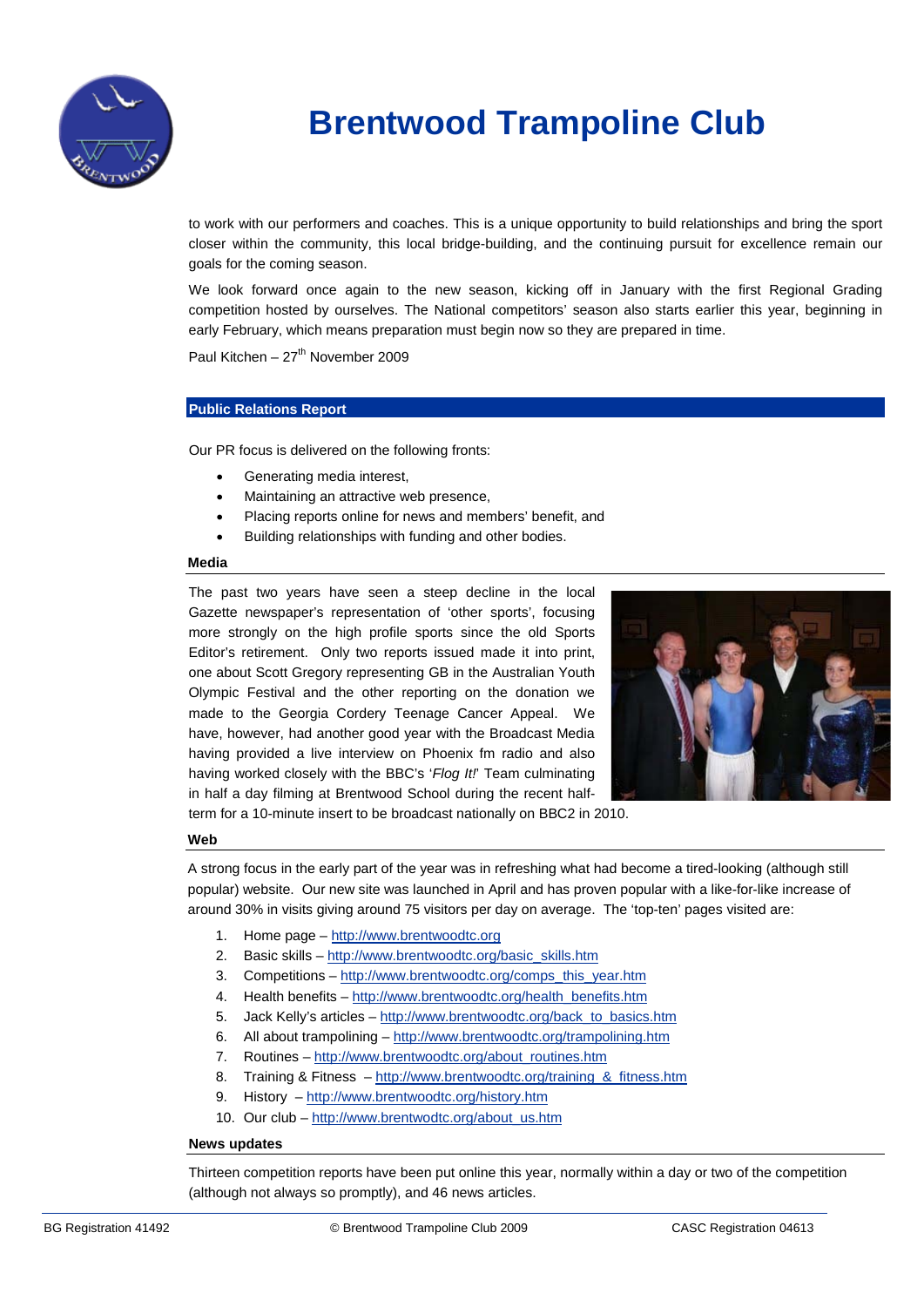

Most of these news reports have also been repeated on our new Facebook page which members are encouraged to 'follow' as 'fans' in order to receive news onto their 'wall'. Connect here: <http://www.facebook.com/pages/Brentwood-Trampoline-Club/119380642765>

#### **Relationships**

Relationships continue to work well with both Jack Petchey and Brentwood Council (Brentwood Academy Club) renewing their financial commitments to us. We were also successful in getting recognition for two members at the Brentwood Sports Awards.

The annual GymMark audit has also been passed with no major hitches.

School Partnerships have also increased this year with the club's coaches now supporting 5 schools:

- Brentwood School
- **Brentwood County High**
- **Brentwood Ursuline**
- Coopers Coborn and
- **Shenfield**

Working with other Brentwood Academy Club members to get better visibility of news in the local media we have developed an Academy Club website and news service [\(http://www.brentwoodacademytclub.org\)](http://www.brentwoodacademytclub.org/) which increases the overall web presence and, in fullness of time, might be used as a single source of news by local news media.

One commercial relationship we have is our webshop affiliate, sadly this is little used by members and so has generated very little income for us this year. Any purchases made through this site [\(http://buy.at/brentwoodtc\)](http://buy.at/brentwoodtc) and, in some cases, even enquiries, result in commission payments to the club and all such income helps us control our fee levels.

Dave Kingaby –  $25<sup>th</sup>$  November 2009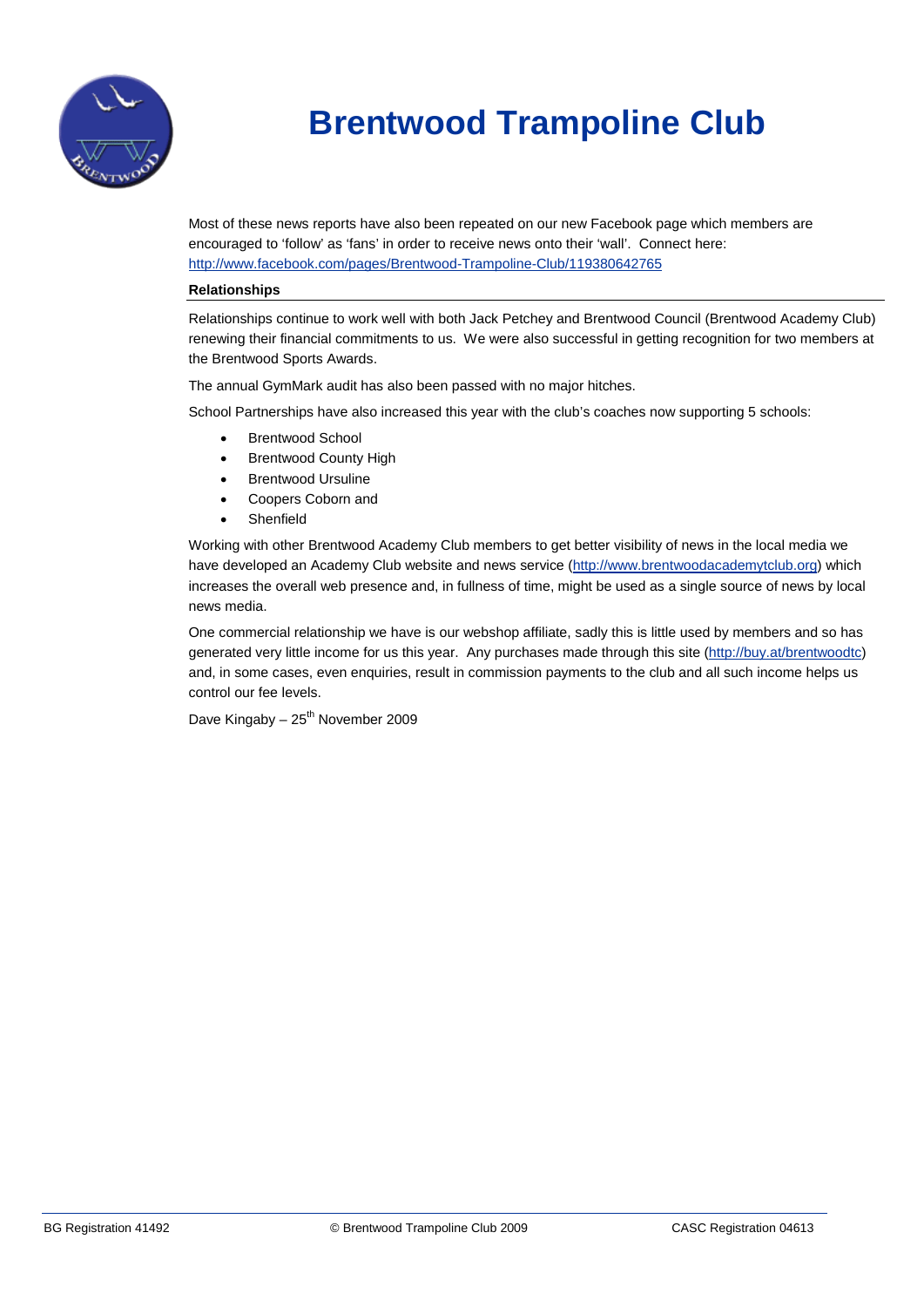### **BRENTWOOD TRAMPOLINE CLUB ACCOUNTS FOR THE YEAR ENDED 31ST OCTOBER 2009**

| <b>OPENING BALANCES</b>                         | <b>CURRENT ACCOUNT</b> | 5470.19  |          |
|-------------------------------------------------|------------------------|----------|----------|
|                                                 | <b>RESERVE ACCOUNT</b> | 3897.04  | 9367.23  |
| <b>INCOME</b>                                   |                        |          |          |
| <b>CLUB FEES</b>                                |                        | 44726.00 |          |
| <b>INTEREST</b>                                 |                        | 11.37    |          |
| SUNDAY AND ADULTS                               |                        | 2794.40  |          |
| <b>PARTY BOOKINGS</b>                           |                        | 218.75   |          |
| <b>COMPETITIONS</b>                             |                        | 1936.50  |          |
| <b>JACK PETCHEY</b>                             |                        | 1800.00  |          |
| <b>ACADEMY</b>                                  |                        | 500.00   |          |
| <b>OTHER</b>                                    |                        | 3738.38  | 55725.40 |
| <b>EXPENDITURE</b>                              |                        |          |          |
| <b>COACHING FEES</b>                            |                        | 27670.20 |          |
| <b>COURAGE HALL FEES</b>                        |                        | 13899.10 |          |
| <b>BG INSURANCE</b>                             |                        | 2575.45  |          |
| <b>COMPETITION EXPS</b>                         |                        | 1780.00  |          |
| <b>JACK PETCHEY EXPS</b>                        |                        | 562.93   |          |
| <b>ACADEMY EXPS</b>                             |                        | 840.16   |          |
| <b>OTHER</b>                                    |                        | 5773.00  | 53100.84 |
| <b>EXCESS OF INCOME OVER EXPENSES</b>           |                        |          | 2624.56  |
| <b>CLOSING BALANCE AS AT 31ST OCTOBER 2009</b>  |                        |          | 11991.79 |
| <b>CLOSING BALANCES AS AT 31ST OCTOBER 2009</b> |                        |          |          |
| <b>CURRENT ACCOUNT</b>                          |                        | 7187.18  |          |
| <b>RESERVE ACCOUNT</b>                          |                        | 4804.61  | 11991.79 |

CERTIFIED……………………………………..

### Chairman

I have examined the books, vouchers and other information relating to Brentwood Trampoline Club and in my view the above account gives a true and fair view of its transactions for the year ended 31st October 2009 and of the balance in hand at that date.

| Mr. A. P. Barnard A.F.A.          | 57, Southend Road, |
|-----------------------------------|--------------------|
| Incorporated Financial Accountant | Grays,             |
|                                   | Essex.             |
|                                   | RM17.5NL           |
|                                   |                    |

11th November 2009